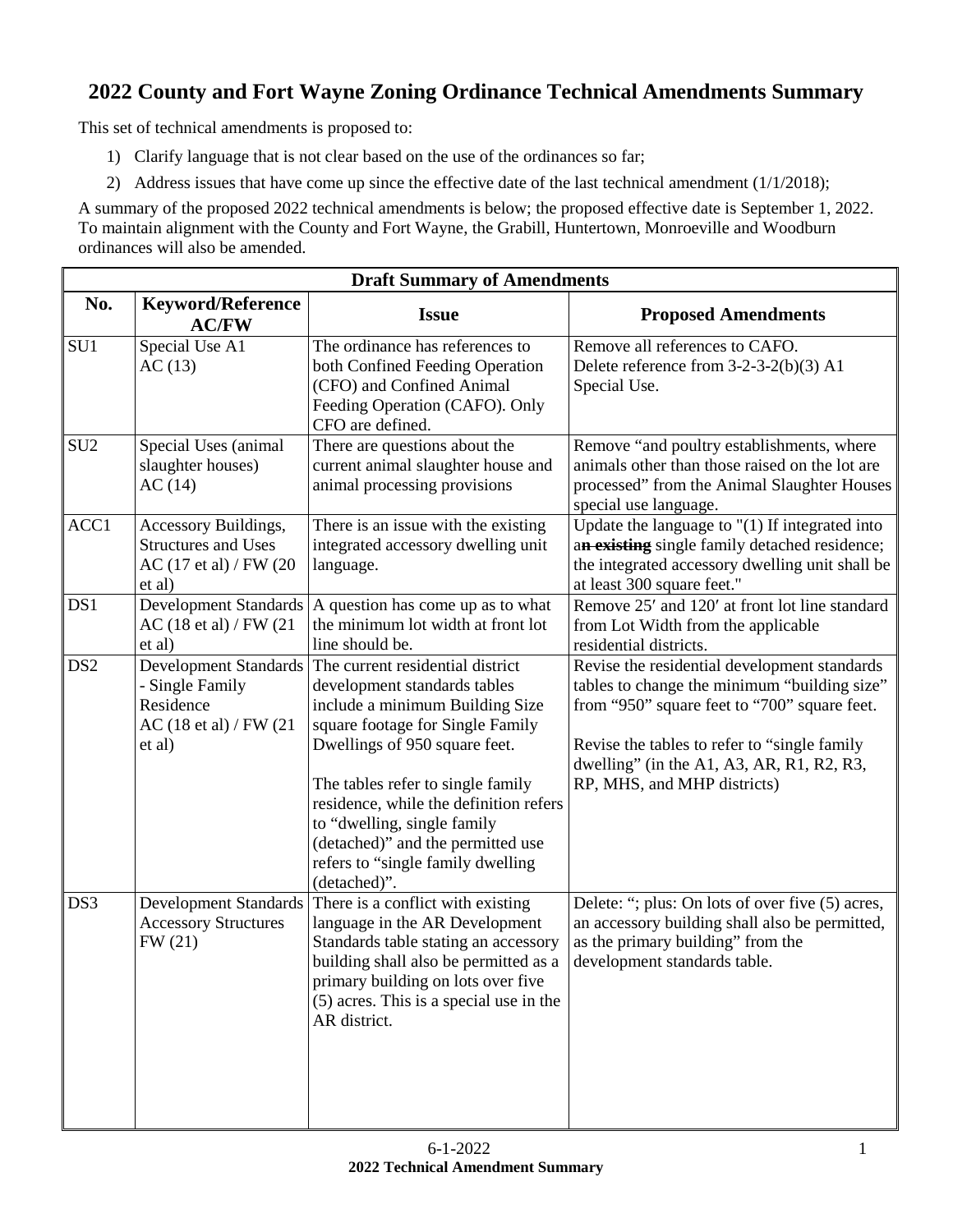|                 | <b>Draft Summary of Amendments</b>                                                                                           |                                                                                                                                                                                                                                                                                       |                                                                                                                                                                                                                                                                                                                                                                                                                                                                                                                                                                             |  |
|-----------------|------------------------------------------------------------------------------------------------------------------------------|---------------------------------------------------------------------------------------------------------------------------------------------------------------------------------------------------------------------------------------------------------------------------------------|-----------------------------------------------------------------------------------------------------------------------------------------------------------------------------------------------------------------------------------------------------------------------------------------------------------------------------------------------------------------------------------------------------------------------------------------------------------------------------------------------------------------------------------------------------------------------------|--|
| No.             | Keyword/Reference<br><b>AC/FW</b>                                                                                            | <b>Issue</b>                                                                                                                                                                                                                                                                          | <b>Proposed Amendments</b>                                                                                                                                                                                                                                                                                                                                                                                                                                                                                                                                                  |  |
| DS6             | Flag Lot<br>AC(18 et al)<br>FW (21 et al)                                                                                    | It is unclear how to determine the<br>front yard setback for parcels which<br>are flag lots.                                                                                                                                                                                          | Add a front yard standard for flag lots: "30"<br>Flag lots shall have two (2) required front<br>yards (see definition of lot line, front)"                                                                                                                                                                                                                                                                                                                                                                                                                                  |  |
| YP1             | <b>Yard Projection Tables</b><br>AC(20 et al)<br>FW (23 et al)                                                               | There is an issue with how stoops<br>are treated for projection purposes.                                                                                                                                                                                                             | The "Additional Yard Location and Yard<br>Projection Standards" tables were amended to<br>state where stoops shall be permitted to<br>project in front, rear, and side yards.                                                                                                                                                                                                                                                                                                                                                                                               |  |
| DS4             | Lot Area and Lot<br><b>Width Standards</b><br>AC (38, 45) / FW (34,<br>41)                                                   | There is an issue with the current lot<br>area and width requirements for<br>attached single family lots.                                                                                                                                                                             | Add a provision to the R2, R3, and RP district<br>development standards tables allowing<br>attached single family lots to be a minimum of<br>25 feet wide and 3,000 square feet in area for<br>interior lots, and a minimum of 50 feet wide<br>and 6,000 square feet in area for corner lots.                                                                                                                                                                                                                                                                               |  |
| DS <sub>5</sub> | Lot Area Standards<br>AC(32 et al)                                                                                           | The Allen County R1, R2 and R3<br>districts standards for lot area,<br>interior lots are not aligned with<br>City of Fort Wayne.                                                                                                                                                      | Change the Allen County interior lot area<br>standard to 6,000 square feet, in R1 R2 and<br>R3 to align with Fort Wayne standards for<br>detached single family lots.                                                                                                                                                                                                                                                                                                                                                                                                       |  |
| PUR1            | <b>Purpose Statements</b><br>(R3 and RP)<br>AC(41) / FW(37, 45)                                                              | The issue is there are regulatory<br>standards in the R3 and RP zoning<br>district purpose statements.                                                                                                                                                                                | Remove "Certain additional professional office and<br>commercial uses may also be permitted, if approved by<br>the Board of Zoning Appeals (see $$157.503(D)(1)$ ).<br>Multiple family complexes and projects with multiple<br>lots or development sites, or multiple primary buildings<br>on a single development site (including multiple single<br>family detached dwellings) shall require the review and<br>approval of a Development Plan (see §157.301)."                                                                                                            |  |
| DS <sub>6</sub> | <b>Development Standards</b><br>(Recreation Space)<br>AC (46 et al) / FW (42)<br>et al)                                      | There are recreation space standards<br>in the R3, RP and MHP districts                                                                                                                                                                                                               | Remove the R3, RP and MHP Multiple family<br>complex building and Manufactured home<br>park recreation space requirement.                                                                                                                                                                                                                                                                                                                                                                                                                                                   |  |
| PU1             | Type II Manufactured<br>Home<br>AC(55) / FW(59)                                                                              | Type II Manufactured Home is not<br>listed as a permitted use in the MHP<br>district.                                                                                                                                                                                                 | Add Type II Manufactured Home to the MHP<br>permitted uses.                                                                                                                                                                                                                                                                                                                                                                                                                                                                                                                 |  |
| PU <sub>2</sub> | Permitted Use<br>Categories<br>AC(59 et al)<br>FW (63 et al)                                                                 | The current use categories cause<br>confusion and conflicts with the<br>permitted use tables                                                                                                                                                                                          | Delete use categories in C and I districts.<br>Update or delete category definitions relative<br>to parking requirements and special use<br>provisions as necessary.                                                                                                                                                                                                                                                                                                                                                                                                        |  |
| PU <sub>3</sub> | Setbacks for multiple<br>family buildings<br>(reference the R3<br>standards)<br>AC $(60 \text{ et al})$ / FW $(64$<br>et al) | Multiple family developments are<br>permitted in most of the<br>nonresidential zoning districts, but<br>the multiple family standards are<br>only in the R3 and RP districts. It is<br>not clear how the multiple family<br>standards are applicable in a<br>nonresidential district. | Add provisions to the permitted use tables in the<br>applicable nonresidential district standards to state<br>that the perimeter setback and building separations<br>standards for multiple family complexes shall<br>apply in the nonresidential districts by adding a<br>note (see below) to the Multiple family complex,<br>Multiple family dwelling, and Townhouse<br>complex permitted uses.<br>Note: See multiple family building and complex<br>perimeter setback and building separation<br>requirements in R3 district $(157.208(E)(1))$ or $(3-$<br>$2-8-5(a)$ ). |  |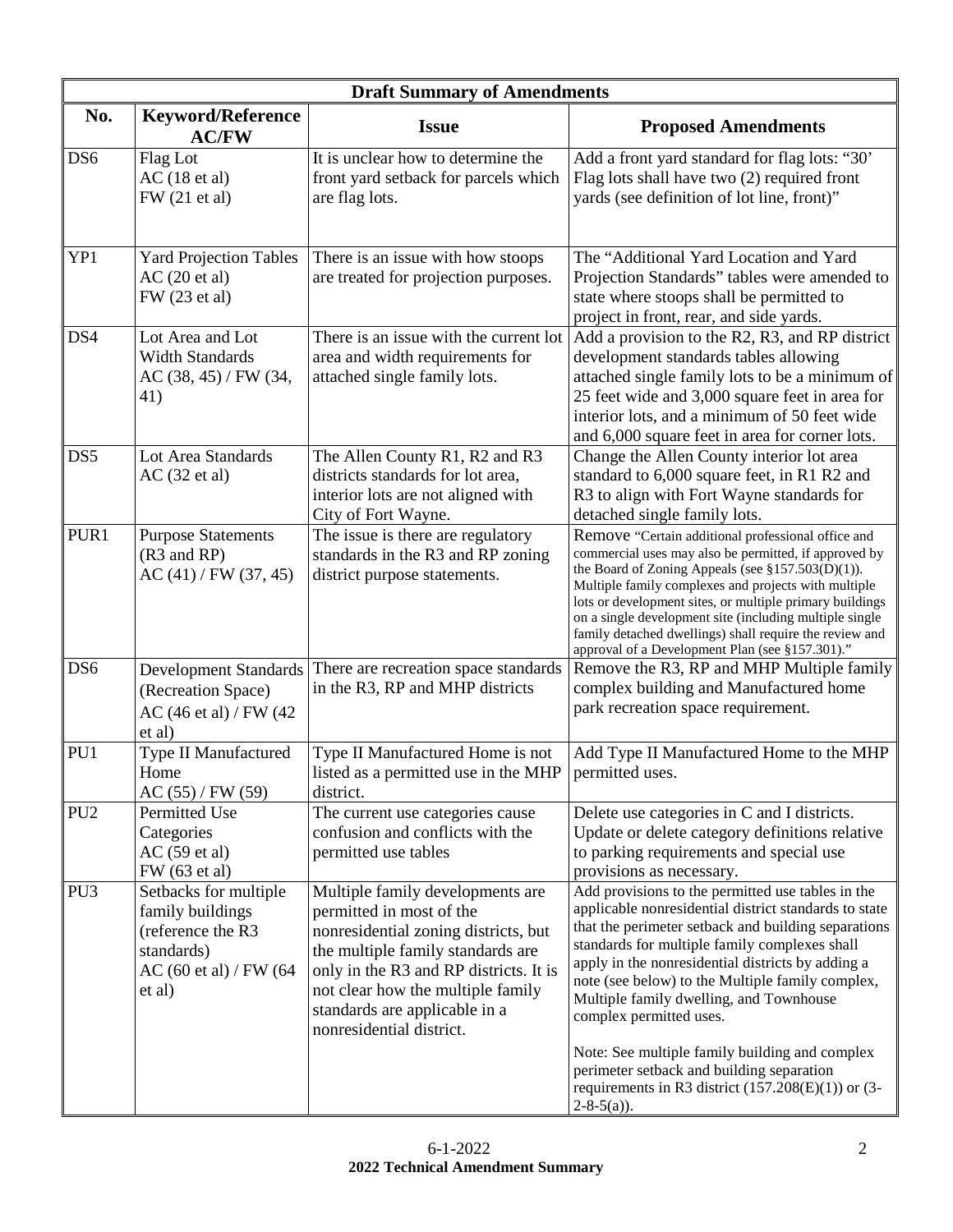|                 | <b>Draft Summary of Amendments</b>                                                                  |                                                                                                                      |                                                                                                                                                                                                                                                                                                                                                                                                              |  |
|-----------------|-----------------------------------------------------------------------------------------------------|----------------------------------------------------------------------------------------------------------------------|--------------------------------------------------------------------------------------------------------------------------------------------------------------------------------------------------------------------------------------------------------------------------------------------------------------------------------------------------------------------------------------------------------------|--|
| No.             | <b>Keyword/Reference</b><br><b>AC/FW</b>                                                            | <b>Issue</b>                                                                                                         | <b>Proposed Amendments</b>                                                                                                                                                                                                                                                                                                                                                                                   |  |
| PU <sub>4</sub> | Permitted Uses (Micro<br>winery, brewery,<br>distillery)<br>$AC(65 \text{ et al})$<br>FW (69 et al) | It is not clear where a micro<br>distillery and a micro winery are<br>permitted                                      | Align micro distillery with micro-brewery<br>permitted and special uses; revise the<br>definition for micro distillery to clarify<br>amount permitted; include 'wine (mead, cider,<br>etc.)' in the micro-brewery definition. As a<br>part of this, the definition of Micro Winery<br>will be removed from the permitted use and<br>special use lists within the districts.                                  |  |
| PU <sub>5</sub> | Permitted uses (C2,<br>NC, SC<br>AC (79 et al)<br>FW (66 et al)                                     | The issue of whether an outdoor<br>concert would be a permitted use in<br>the NC or SC districts has been<br>raised. | Add "(indoor)" to the entertainment facility<br>permitted use in the C2, NC.<br>Add "(including outdoor)" to the SC district.                                                                                                                                                                                                                                                                                |  |
| PU <sub>6</sub> | Permitted Uses - Gas<br><b>Stations</b><br>AC(82 et al)<br>FW (58 et al)                            | The location of the residential<br>impact mitigation standards causes<br>confusion.                                  | Incorporate the existing residential impact<br>mitigation standard for gas station canopies by<br>adding to the Gas station permitted uses – add<br>a note to the SC, C3, C4, and I3 districts: "No<br>gas station canopy shall be located between<br>the primary building and a residential district"                                                                                                       |  |
| PU7             | Permitted Uses and<br>Special Uses (I2 and<br>I3)<br>AC (117, 125)<br>FW (147, 155)                 | There are questions about the<br>current animal slaughter house and<br>animal processing provisions                  | Add "(includes skins, hides, or reduction of<br>animal matter)" to the Animal Products line of<br>"Processing Facility" to the AC and FW I2<br>and I3 districts.<br>Add Animal Slaughter House (Indoor) as a<br>permitted use to the AC and FW I2 districts,<br>and also add Animal Slaughter House<br>(outdoor) as a special use in the I2 districts.<br>Add Animal Slaughter House to the I3<br>districts. |  |
| DP1             | Development Plan<br>Table<br>AC(131)/FW(161)                                                        | The multiple buildings and phased<br>construction development plan table<br>language is not clear                    | $3-3-1-2(a)$ and $157.301(B)(1)$<br>Change the second row language to: "Projects"<br>proposing more than one new primary<br>building on a single lot or development site"<br>and change the third row language to:<br>"Projects proposing the phased construction<br>of infrastructure or streets"                                                                                                           |  |
| SPR1            | Site Plan Review -<br>Approval<br>AC(141) / FW(171)                                                 | The validity of a site plan review<br>ILP application is not the same as a<br>non-site plan review ILP application   | Change validity of site plan review ILP<br>application to six months (instead of 12) in 3-<br>$3-2-7(e)(1)$ and $157.302(G)(5)(a)$ .<br>Add: "If the applicant has not requested an<br>extension, DPS staff may void the<br>application": to $3-3-2-7(e)(1)$ and (2); and<br>$157.302(G)(5)(a)$ and (b).                                                                                                     |  |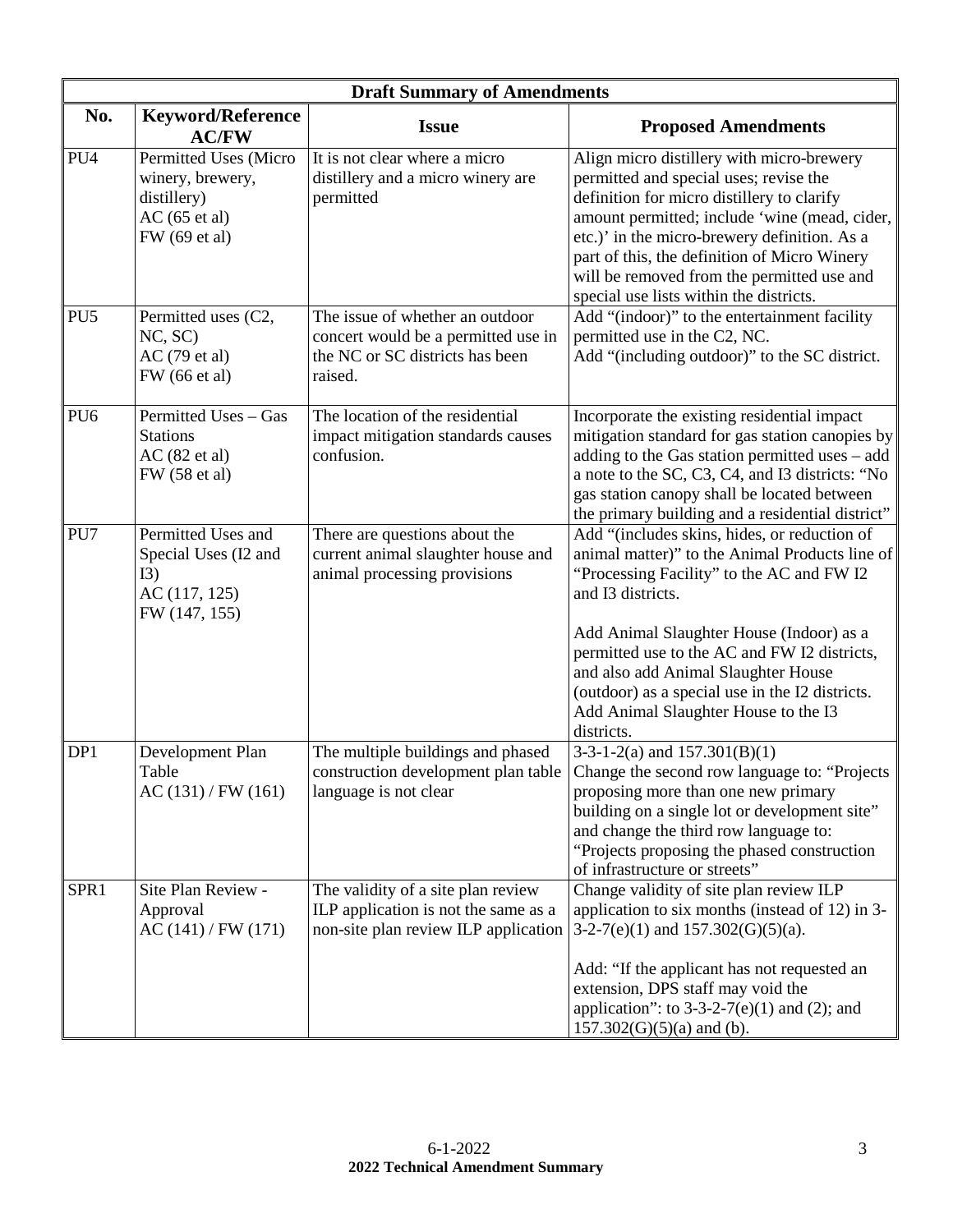|                  | <b>Draft Summary of Amendments</b>                                                      |                                                                                                                                                                                                                      |                                                                                                                                                                                                                                                                                               |  |
|------------------|-----------------------------------------------------------------------------------------|----------------------------------------------------------------------------------------------------------------------------------------------------------------------------------------------------------------------|-----------------------------------------------------------------------------------------------------------------------------------------------------------------------------------------------------------------------------------------------------------------------------------------------|--|
| No.              | <b>Keyword/Reference</b><br><b>AC/FW</b>                                                | <b>Issue</b>                                                                                                                                                                                                         | <b>Proposed Amendments</b>                                                                                                                                                                                                                                                                    |  |
| SC <sub>1</sub>  | <b>Subdivision Control</b><br><b>Exempt Divisions of</b><br>Land<br>(AC 144) / (FW 174) | Cityscape Flats sold off individual<br>units after final approval, revise the<br>exempt divisions of land language<br>to allow this for projects that have<br>been approved through the<br>development plan process. | Revise to:<br>(ii) The conveyance of land located within a<br>Development Plan where:<br>[A] The Commission has granted secondary<br>approval; and<br>[B] Improvement Location Permits and<br>Certificates of Compliance have been issued<br>for the entire development.                      |  |
| AU1              | <b>Accessory Structures</b><br>and Uses<br>AC(163) / FW(191)                            | There is a question about the use of<br>"or as otherwise approved by PC"                                                                                                                                             | Delete the phrase "or as otherwise approved<br>by PC" from $3-4-2-2(d)(1)(C)$ and<br>157.402(B)(4)(a)(iii)                                                                                                                                                                                    |  |
| TEMP1            | Temporary Building,<br><b>Structures and Uses</b><br>AC(166) / FW(194)                  | The Building Department and Fire<br>Department and DPS have different<br>standards for temporary tents.                                                                                                              | Align the standards by changing the<br>Temporary Special Event timeframe to thirty<br>(30) days and adding "public rights-of-way"<br>to the provisions, and revising the Temporary<br>Tent language as shown below:                                                                           |  |
|                  |                                                                                         |                                                                                                                                                                                                                      | (1) In residential districts a tent may be<br>placed on a <b>lot</b> up to three $(3)$ times in a<br>twelve (12) month period, for up to thirty<br>(30) days per event;                                                                                                                       |  |
|                  |                                                                                         |                                                                                                                                                                                                                      | (2) In <b>nonresidential districts</b> , a tent may be<br>placed on a <b>lot</b> up to three (3) times in a<br>twelve (12) month period, for up to thirty<br>(30) days per event.                                                                                                             |  |
| DDS1             | Development Design<br>Standard applicability<br>AC(167) / FW(195)                       | There is an issue with the<br>applicability checklist having<br>incorrect checkmarks.                                                                                                                                | The lists were reviewed, aligned and marked<br>correctly as needed with the appropriate<br>checkmarks.                                                                                                                                                                                        |  |
| DDS <sub>2</sub> | Development Design<br>Standards - Access<br>AC(168)                                     | An issue has been raised regarding<br>major subdivisions with multiple<br>new lots fronting on existing streets.                                                                                                     | Change the existing $3-4-4-4(b)(1)$ language<br>to: "Each lot in the Major Subdivision shall<br>only have internal access to a new public<br>street platted as part of the proposed<br>subdivision. No lot shall access an existing<br>arterial, collector, or local street."                 |  |
| DDS3             | Development Design<br>Standards - Access<br>AC(168) / FW(196)                           | There has been a concern raised<br>regarding the number of lots<br>permitted per one entrance to a<br>subdivision.                                                                                                   | Change Allen County Standard from "every<br>one hundred fifty (150) residential lots" to:<br>"every two hundred (200) residential lots"<br>Change Fort Wayne Standard from: "every<br>fifty (50) residential lots" to: "every two                                                             |  |
| DDS4             | Development Design<br>Standards - Sanitary<br>Sewer<br>AC(173)                          | There is an issue with the<br>applicability of Sanitary Sewer for<br>Site Plan reviews                                                                                                                               | hundred (200) residential lots"<br>Added language to the Allen County Sanitary<br>Sewer Standards that Sanitary Sewer facilities<br>be "in compliance with the standards and<br>specifications of the applicable reviewing<br>agency shall be provided to serve the<br>proposed development". |  |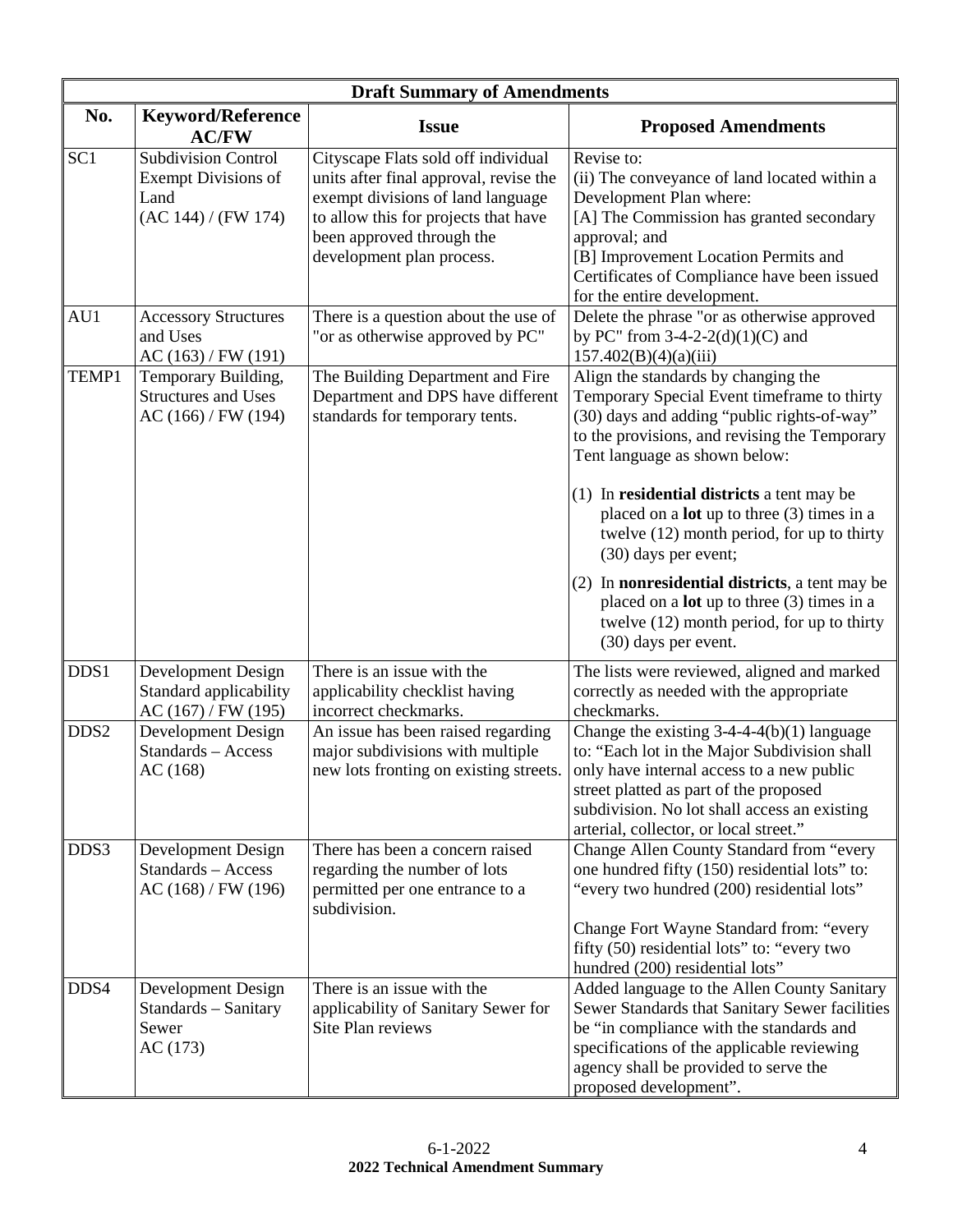| <b>Draft Summary of Amendments</b> |                                                                  |                                                                                                                                                                                     |                                                                                                                                                                                                                                                                           |
|------------------------------------|------------------------------------------------------------------|-------------------------------------------------------------------------------------------------------------------------------------------------------------------------------------|---------------------------------------------------------------------------------------------------------------------------------------------------------------------------------------------------------------------------------------------------------------------------|
| No.                                | <b>Keyword/Reference</b><br><b>AC/FW</b>                         | <b>Issue</b>                                                                                                                                                                        | <b>Proposed Amendments</b>                                                                                                                                                                                                                                                |
| DDS5                               | Minor Plat<br>AC (174)                                           | There is no street light provision in<br>the County Minor Plat provisions                                                                                                           | 3-4-4-20 (Street Lighting): Add "In Minor<br>Subdivisions, one (1) light shall be provided<br>at the primary entrance to the subdivision" as<br>a new item (b)                                                                                                            |
| DDS6                               | Development Design<br>Standards - Open<br>Space<br>FW (198)      | The Fort Wayne Zoning Ordinance<br>has open space and recreation<br>amenities standards which are not<br>aligned with Chapter 158 of City<br>Code.                                  | Delete the standards in 157.404(L) except for<br>"The requirements of chapter 158 of the Fort<br>Wayne Code apply."                                                                                                                                                       |
| DDS7                               | Development Design<br>Standard - Water<br>AC(177)                | There is an issue with the<br>applicability of Water for site-plan<br>reviews.                                                                                                      | Added language to the Allen County Water<br>Standards that Water facilities be "in<br>compliance with the standards and<br>specifications of the applicable reviewing<br>agency shall be provided to serve the<br>proposed development".                                  |
| DDS8                               | Residential Impact<br>Mitigation<br>AC(172) / FW(200)            | The location of the residential<br>impact mitigation standards causes<br>confusion.                                                                                                 | Removed "No gas station or convenience<br>store canopy shall be located between the<br>primary structure and any lot line with a<br>protected district" from $3-4-4-15(b)(2)$ and<br>$157.404(O)(2)(b) - this standard was$<br>incorporated into the applicable districts |
| PARK1                              | Parking exclusion<br>AC(184) / FW(220)                           | There have been issues with parking<br>for cemeteries                                                                                                                               | Add cemetery to the Minimum Off-Street<br>Parking Requirements exclusions                                                                                                                                                                                                 |
| FP1                                | Floodplain<br>AC(237) / FW(273)                                  | The Indiana Department of Natural<br>Resources has updated the State<br>Model Floodplain Ordinance and<br>has directed staff to update local<br>floodplain regulations.             | The Allen County Floodplain Chapter 12, and<br>the Fort Wayne Floodplain §157.412 will be<br>repealed and replaced as shown in the redline<br>draft.                                                                                                                      |
| PRO1                               | Procedures - ILP<br>AC(279) / FW(315)                            | There is an issue with prohibiting<br>ornamental fences over a platted<br>front building line                                                                                       | Remove the words "or rear" and add the<br>words "except ornamental fences" to the<br><b>Improvement Location Permit General</b><br>Provisions b                                                                                                                           |
| PRO <sub>2</sub>                   | Procedures - ILP<br>AC(279) / FW(315)                            | There is an issue with prohibiting<br>open porches, open porches, or<br>stoops over a platted front building<br>line                                                                | Add the words "and open decks, open<br>porches, or stoops" to the Improvement<br><b>Location Permit General Provisions b</b>                                                                                                                                              |
| PRO3                               | Procedures - ILP<br>AC(280) / FW(316)                            | There is an issue with how stoops<br>are treated for permitting purposes.                                                                                                           | To make it clear that stoops shall not require<br>an improvement location permit, stoop has<br>been added to the "Improvement Location<br>Permit Exclusions" table.                                                                                                       |
| PRO4                               | Procedures - Special<br><b>Uses Table</b><br>AC (286) / FW (323) | There is an issue with the Special<br>Uses tables not being in alignment<br>with the listed special uses<br>throughout the zoning districts.                                        | The Special Use tables have been updated and<br>aligned as a part of the removal of the<br>permitted use categories.                                                                                                                                                      |
| DEF1                               | Accessory Use<br>AC (308) / FW (346)                             | There have been issues with people<br>proposing "accessory uses" to<br>existing nonresidential uses which<br>are not permitted primary uses (e.g.<br>automobile washing facilities) | Add to definition of accessory use:<br>5. is a permitted use in the applicable zoning<br>district.                                                                                                                                                                        |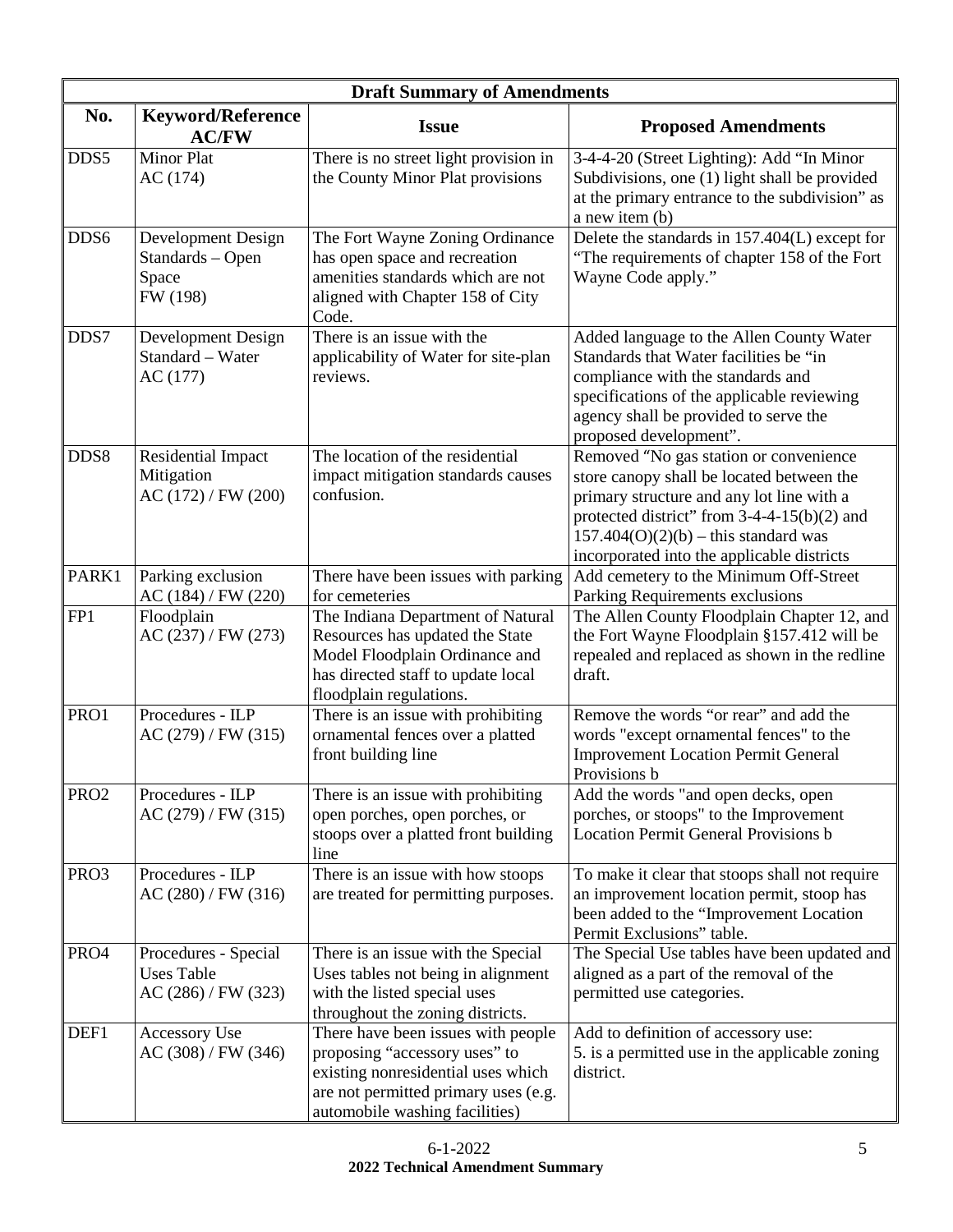|                  | <b>Draft Summary of Amendments</b>                           |                                                                                                                                                                                               |                                                                                                                                                                                                                                                                                                                                                                                                                           |  |
|------------------|--------------------------------------------------------------|-----------------------------------------------------------------------------------------------------------------------------------------------------------------------------------------------|---------------------------------------------------------------------------------------------------------------------------------------------------------------------------------------------------------------------------------------------------------------------------------------------------------------------------------------------------------------------------------------------------------------------------|--|
| No.              | <b>Keyword/Reference</b><br><b>AC/FW</b>                     | <b>Issue</b>                                                                                                                                                                                  | <b>Proposed Amendments</b>                                                                                                                                                                                                                                                                                                                                                                                                |  |
| DEF <sub>2</sub> | Agricultural Livestock,<br><b>High Intensity</b><br>AC (309) | The ordinance has definitions of<br>both "Agricultural Livestock<br>Operation, High Intensity" and<br>"Livestock Operation (High<br>Intensity)"                                               | Delete the first definition: Agricultural<br>Livestock Operation, High Intensity                                                                                                                                                                                                                                                                                                                                          |  |
| DEF3             | Brewery (Micro)<br>AC(321) / FW(359)                         | It is not clear where a micro<br>distillery and a micro winery are<br>permitted                                                                                                               | Align micro distillery with micro-brewery<br>permitted and special uses; revise the<br>definition for Brewery (Micro) to include<br>"mead" in the micro-brewery definition, and<br>also add: A micro winery or similar use shall<br>also be included under this definition."                                                                                                                                              |  |
| DEF4             | Child Care Home<br>AC(325) / FW(362)                         | There is an issue with the definition<br>of Child Care Home in that it does<br>not say that the provider whose<br>primary residence the home is, is the<br>person who holds the state license | Revise the definition of Child Care Home to:<br>A residential building in which at least six (6)<br>children (not including the children for whom<br>the provider is a parent, stepparent, guardian,<br>custodian, or other relative) receive child care<br>from a licensed child care provider; the child<br>care provider shall live on the property.                                                                   |  |
| DEF <sub>5</sub> | Club, Private<br>AC (325) / FW (363)                         | It is not clear that a sexually<br>oriented business is not intended to<br>be permitted as a private club.                                                                                    | Add "Any use that meets the definition of<br>"sexually oriented business" as defined in<br>Chapter 121.02 of the Municipal Code of the<br>City of Fort Wayne shall not be considered a<br>Private Club."; and "Any use that meets the<br>definition of "sexually oriented business" as<br>defined in Allen County Code Section 8-30-1-<br>2 shall not be considered a Private Club." to<br>the definition of Private Club |  |
| DEF <sub>6</sub> | Distillery, Micro<br>AC(331)/FW(368)                         | It is not clear where a micro<br>distillery and a micro winery are<br>permitted                                                                                                               | Align micro distillery with micro-brewery<br>permitted and special uses; revise the<br>definition for micro distillery to clarify<br>amount permitted - add: "Annual production<br>will typically not exceed 10,000 barrels per<br>year."                                                                                                                                                                                 |  |
| DEF7             | Dwelling, Two Family<br>AC(333) / FW(370)                    | There is an issue with the 950<br>square foot development standard in<br>the definition of Dwelling, Two<br>Family.                                                                           | Revise the 950 square foot standard to 700<br>square feet in the definition.                                                                                                                                                                                                                                                                                                                                              |  |
| DEF <sub>8</sub> | Home business<br>AC(342) / FW(379)                           | The definition of Home Business<br>does not include the word<br>"instruction".                                                                                                                | In the last sentence in the definition, add<br>"instruction" so it reads "instruction/teaching/<br>tutoring/music lessons."                                                                                                                                                                                                                                                                                               |  |
| DEF9             | Home workshop<br>AC(343) / FW(380)                           | There has been an issue with<br>allowing certain contracting<br>businesses as home workshops, such<br>as: roofing, snow removal and<br>landscaping.                                           | Remove "contracting" from the definition of<br>Home Workshop.                                                                                                                                                                                                                                                                                                                                                             |  |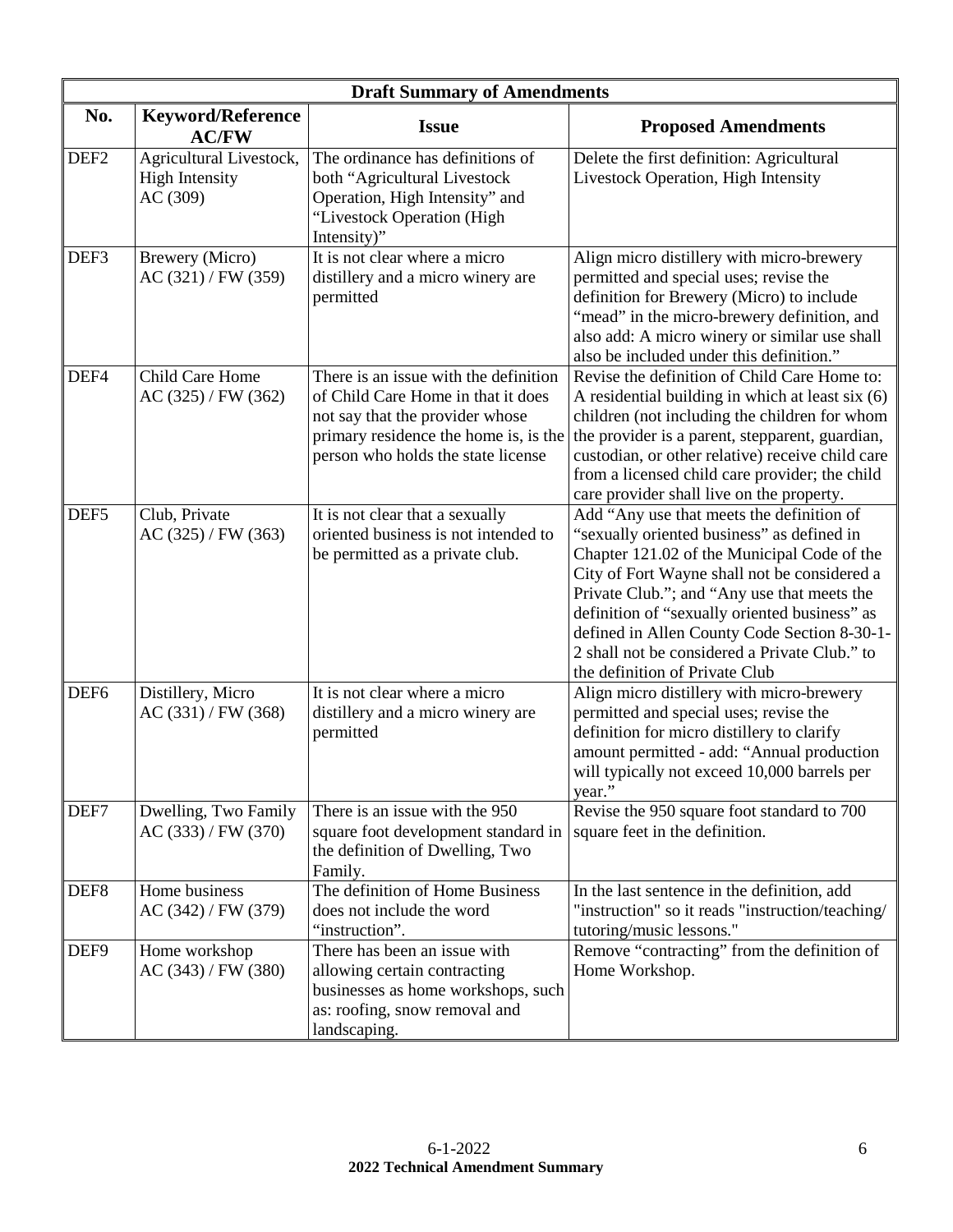|       | <b>Draft Summary of Amendments</b>                         |                                                                                                                                                       |                                                                                                                                                                                                                                                                                                                                                                                                                                                                                                                                                                         |
|-------|------------------------------------------------------------|-------------------------------------------------------------------------------------------------------------------------------------------------------|-------------------------------------------------------------------------------------------------------------------------------------------------------------------------------------------------------------------------------------------------------------------------------------------------------------------------------------------------------------------------------------------------------------------------------------------------------------------------------------------------------------------------------------------------------------------------|
| No.   | <b>Keyword/Reference</b><br><b>AC/FW</b>                   | <b>Issue</b>                                                                                                                                          | <b>Proposed Amendments</b>                                                                                                                                                                                                                                                                                                                                                                                                                                                                                                                                              |
| DEF10 | Homeless/Emergency<br>Shelter<br>AC (343) / FW (380)       | It is not clear what the difference<br>between a homeless shelter and an<br>emergency shelter is.                                                     | The definition of Homeless/Emergency<br>Shelter was separated to create a definition for<br>Homeless Shelter and Emergency Shelter.<br>Also, updated and revised all references to<br>Homeless shelter throughout ordinance.                                                                                                                                                                                                                                                                                                                                            |
| DEF11 | <b>Livestock Operation</b><br>(High Intensity)<br>AC(346)  | The ordinance refers to both<br><b>Confined Feeding Operation (CFO)</b><br>and Confined Animal Feeding<br>Operation (CAFO). Only CFOs are<br>defined. | Remove all references to CAFO.<br>Delete from definition of Livestock Operation<br>(High Intensity).                                                                                                                                                                                                                                                                                                                                                                                                                                                                    |
| DEF12 | Lot, Corner<br>(AC 346) / (FW 384)                         | The ordinance is not clear as to how<br>to deal with L shaped lots that have<br>frontage on two different streets.                                    | Revise Lot, Corner to:<br>A lot at the junction of an abutting two or<br>more intersecting streets, or a lot that borders<br>the corner lot that has frontage on the same<br>two streets.<br>Required<br>Front Yard<br>Street Right-of-Way<br>Required<br>Front Yard<br>Street Right-of-Way<br>Irregularly Shaped Lot with<br>Frontage On Two Streets                                                                                                                                                                                                                   |
| DEF13 | Lot Line, Front<br>AC(348) / FW(385)                       | It is unclear how to determine the<br>front yard setback for parcels which<br>are flag lots.                                                          | Revise the definition of Lot Line, Front as<br>follows: replace - "For flag lots, the front lot<br>line shall be the lot line which is roughly<br>parallel with the street.<br>With - "Flag lots shall have two (2) required<br>front yards, measured as shown below."<br>Required front yard setback<br>B i<br>Flag Lot<br>from lot line measured "roughl<br>⇔.<br>parallel with the street"<br>А<br>Required front yard setback<br>В.<br>measured "roughly parallel wit<br>the closest internal lot line"<br>Street Right-of-Way<br><b>Flag Lot Yard Measurements</b> |
| DEF14 | <b>Manufactured Home</b><br>Type II<br>AC (349) / FW (386) | There is an issue with the 950<br>square foot development standard in<br>the definition of Manufactured<br>Home Type II.                              | Change the Manufactured Home Type II<br>definition square footage standard from 950 to<br>700.                                                                                                                                                                                                                                                                                                                                                                                                                                                                          |